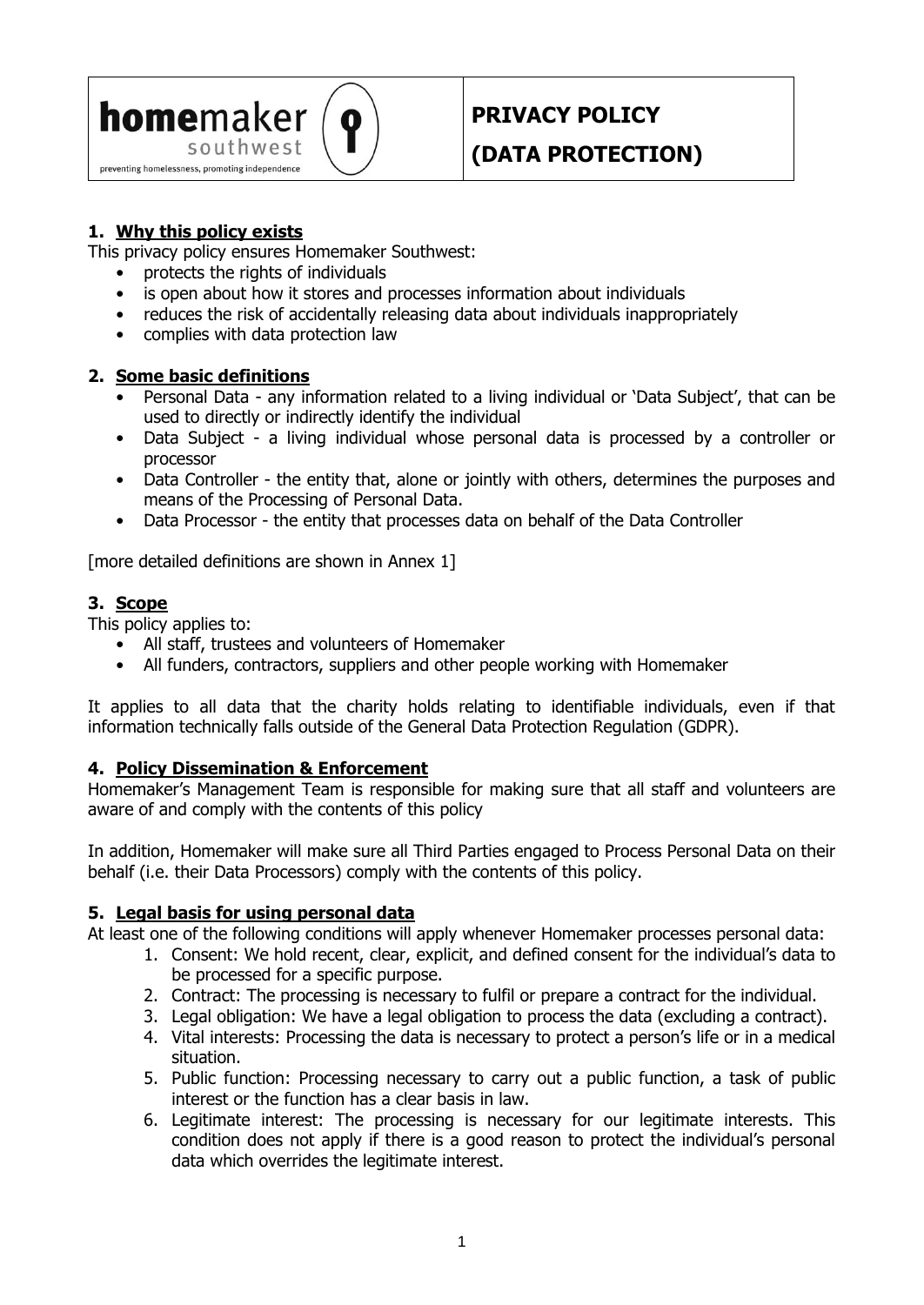## **6. The Data Protection Principles**

Homemaker will comply with the data protection principles set out under the General Data Protection Regulation, as implemented on  $25<sup>th</sup>$  May 2018 . The Principles are:

- 1. Lawful, fair and transparent: Data collection must be fair, for a legal purpose and we must be open and transparent as to how the data will be used.
- 2. Limited for its purpose: Data can only be collected for a specific purpose.
- 3. Data minimisation: Any data collected must be necessary and not excessive for its purpose.
- 4. Accurate: The data we hold must be accurate and kept up to date.
- 5. Retention: We cannot store data longer than necessary.
- 6. Integrity and confidentiality: The data we hold must be kept safe and secure.

## **7. Accountability and Transparency**

Being transparent and providing accessible information to individuals about how we will use their personal data is important for our organisation.

## **8. Data Security**

We keep personal data secure against loss or misuse. Where other organisations process personal data as a service on our behalf, Homemaker will first establish what, if any, additional specific data security arrangements need to be implemented in contracts with those third-party organisations.

#### **9. The Rights of Individuals**

Below is a list of the rights that a person has under data protection law. Some of the rights are complex, and not all the details have been included in our summaries. Accordingly, you should read the relevant laws and guidance from the regulatory authorities (ICO) for a full explanation of these rights.

- The right to be informed
- The right of access
- The right to rectification
- The right to erasure
- The right to restrict processing
- The right to data portability
- The right to object
- Rights in relation to automated decision making and profiling.

## **10.Data Protection Procedures**

All new staff, volunteers and trustees will be asked to sign a Confidentiality Agreement which states they agree to follow Homemaker's Confidentiality Policy, this Privacy Policy and the ICT Systems Policy.

These procedures should be read in conjunction with all Homemaker's policies, which can be found on the website – [www.homemakersw.org.uk](http://www.homemakersw.org.uk/)

Andrea Carlisle is the Data Protection Lead.

#### **11. Consent**

Before we take any personal data from a client, we will first obtain the client's consent. This is done through signing a data protection statement which details how their data may be used and a tick box for agreeing to be contacted for Research and Evaluation.

#### **12.Storing data**

We will retain personal data for no longer than is necessary. What is necessary will depend on the circumstances of each case, considering the reasons that the personal data was obtained.

• All client files are stored electronically on our case management system - Advice Pro.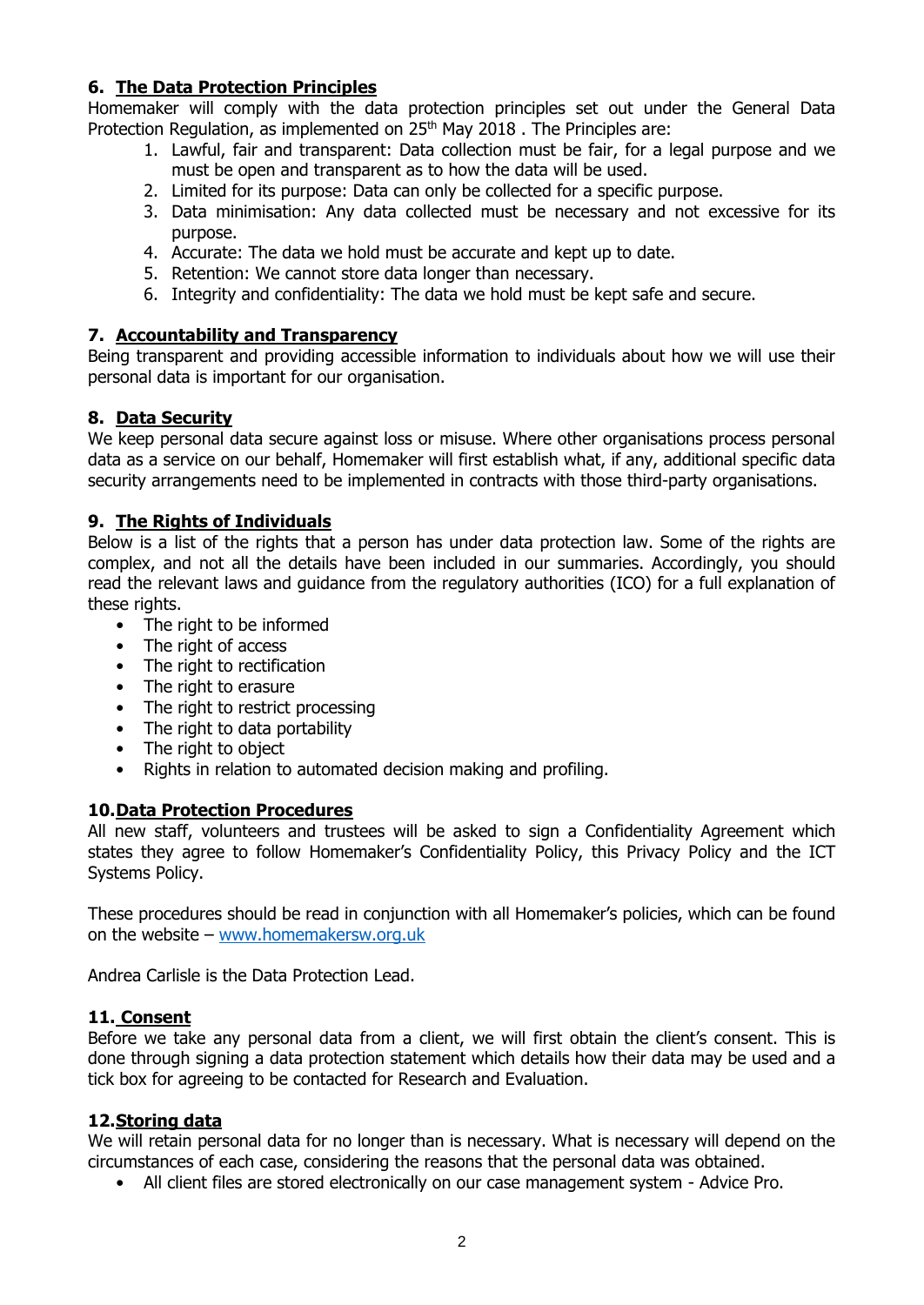- Paper files are stored in locked filing cabinets at Homemaker's offices in Exeter and Plymouth, and in commercial secure archive storage
- All employees will maintain a 'clear desk'
- Staff will use strong passwords which are set to be changed regularly
- Data should never be saved directly to mobile devices such as laptops, tablets or smartphones

## **13.Destroying data**

- Printed data will be shredded when it is no longer needed
- All files are stored in a secure storage facility for 6 years from the calendar year in which they are closed, unless the complexity or nature of the case requires that the files in held for longer. In this case permission will be sought from the client and the file will be clearly marked to prevent destruction. After 6 years files will be securely shredded.
- Records held electronically on Advice Pro are automatically deleted after six years
- Confidential waste bins are provided in the offices for the collection and subsequent shredding/destruction of confidential documents
- Commercial confidential shredding also takes place from the secure archive
- All staff are responsible for making sure that personal data is shredded
- Homemaker will ensure all personal and company data is non-recoverable from any computer system previously used within the organisation which has been passed on/sold to a third party or destroyed.

## **14.Taking personal data out of the office**

When taking personal and/or confidential data, in any format out of Homemaker premises – e.g. working from home, a home visit or outreach appointment, it is essential that the data is secure. Laptops will be securely password protected and only the client file necessary for the visit should be taken.

## **15.Transferring data internationally**

There are restrictions on international transfers of personal data. We will not transfer personal data abroad, or anywhere else outside of normal rules and procedures without express permission.

## **16.Subject access request (SAR)**

Under GDPR, individuals can make a Subject Access Request in writing, to be:

- Told whether any personal data is being processed
- Given a description of the personal data, the reasons it is being processed, and whether it will be given to any other organisations or people
- Given a copy of the information comprising the data
- Given details of the source of the data (where this is available)

Homemaker's steps for conducting a Subject Access Request can be seen in Annex 1

## **17.Disclosure of personal information**

All staff and volunteers, including the Trustees, should be familiar with the Confidentiality Policy, which sets out Homemaker's commitment to good practice in handling personal information.

- Data protection checks must be completed before giving any information over the telephone. This involves asking security questions: Name; DOB; First line of address & Postcode.
- If individuals or other agencies contact Homemaker in connection with a client, no information should be given without the client's permission. The permission should be in writing.
- If a client arranges to collect her/his file, we need a signed receipt for our records. A copy of all information given to the client should be kept at Homemaker.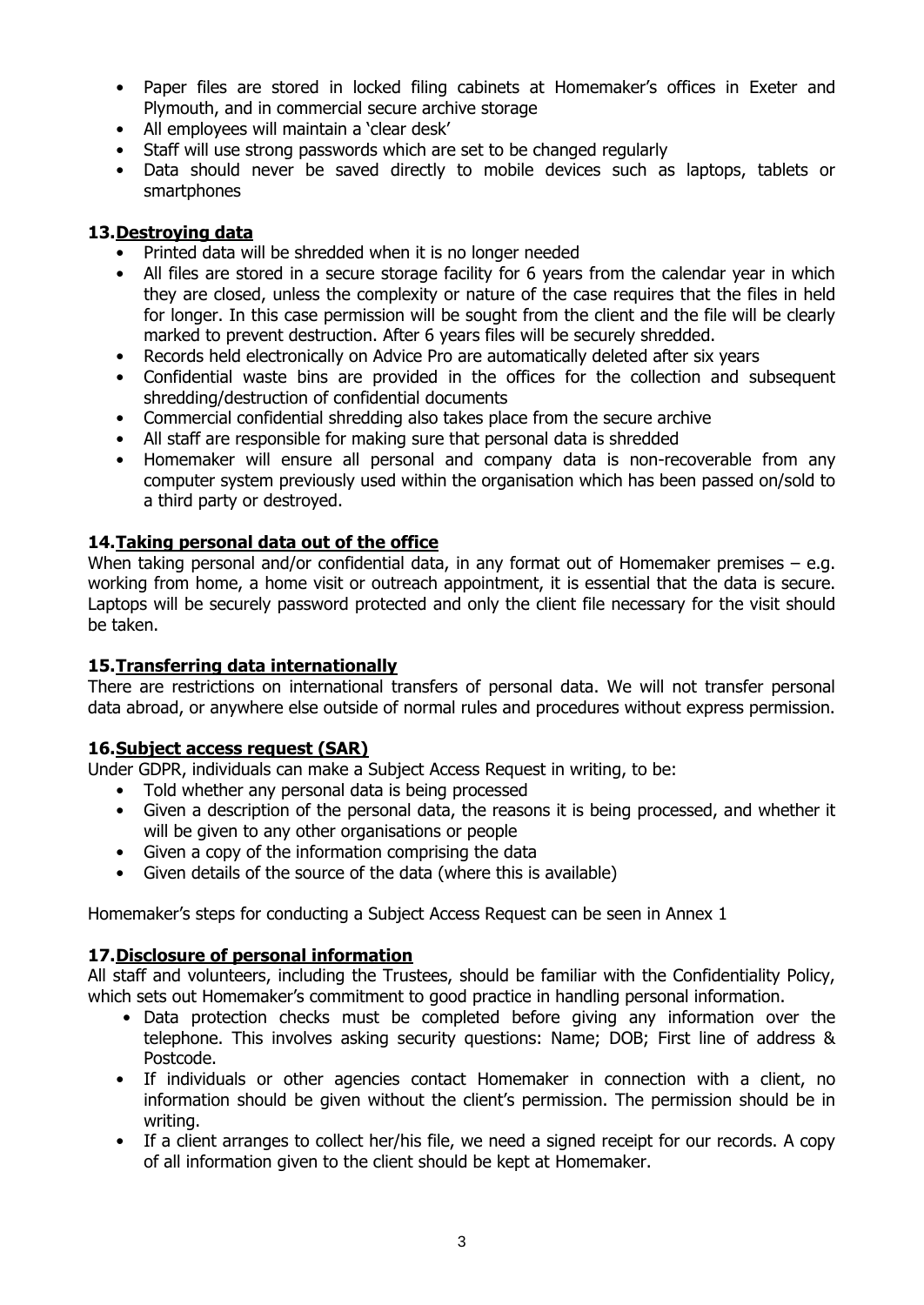- If an enquiry is made by phone, or in person, ask the enquirer to leave contact details and contact them when you have confirmed that they are entitled to the information. Don't confirm that the person they are asking about is a Homemaker client.
- If the enquirer has correspondence from Homemaker, they will have a caseworker reference. The enquiry should be passed on and the caseworker can decide whether it is appropriate to disclose the information.
- Staff addresses, and other contact details are held in a secure OneDrive work space, which only the Management Team can access. These details must not be given to anyone outside Homemaker without the permission of the staff member. If the worker is not in the office, take details then contact the staff member and ask them to get in touch with the enquirer.
- If there is any doubt about disclosure, consult with either Director. There may be occasions when it is in the interest of the client or staff member to disclose information and the procedures are not intended to be obstructive or over cautious.
- Personnel information will not be disclosed unless there are exceptional circumstances e.g. where use of alcohol and/or drugs has become a matter for disciplinary proceedings; where an individual worker has had an accident and is not able to self-disclose medical conditions/allergies etc. This decision will usually be made by the Manager.

#### **18.Employee Data**

Homemaker collects and processes personal data relating to its employees to manage the employment relationship. Homemaker is committed to being transparent about how it collects and uses that data and to meeting its data protection obligations. Homemaker collects this information in a variety of ways. For example, data is collected through application forms; from forms completed by employees at the start of or during employment (such as benefit nomination forms); or through interviews, meetings or other assessments.

In some cases, Homemaker collects personal data about employees from third parties, such as references supplied by former employers and information from criminal records checks permitted by law. Homemaker seeks information from third parties with consent only. Data is stored in a range of different places, including in your personnel file, in Homemaker's HR management systems and in other IT systems (including Homemaker's email system).

Homemaker needs to process data to enter into an employment contract, and to meet its obligations under that employment contract. In some cases, Homemaker needs to process data to ensure that it is complying with its legal obligations. For example, it is required to check an employee's entitlement to work in the UK, to deduct tax, to comply with health and safety laws and to enable employees to take periods of leave to which they are entitled. For certain positions, it is necessary to carry out criminal records checks to ensure that individuals are permitted to undertake the role in question.

All employees, volunteers and trustees are issued with a copy of Homemaker's Employee Privacy Notice, along with a copy of the data held on them. This is reviewed annually to ensure accuracy.

## **19.Access**

Personnel files are held in a locked filing cabinet, to which only the management team have access. Information is also stored within a secure OneDrive workspace.

#### **20.Personnel file destruction**

Homemaker will follow the Information Commissioner's Code of Practice on employment records. Personnel files are destroyed securely six years after the worker leaves Homemaker. Prior to this they are stored separately in a locked filing cabinet, to which only the Directors have access, with the date for destruction marked on them.

#### **21.Complaints handling**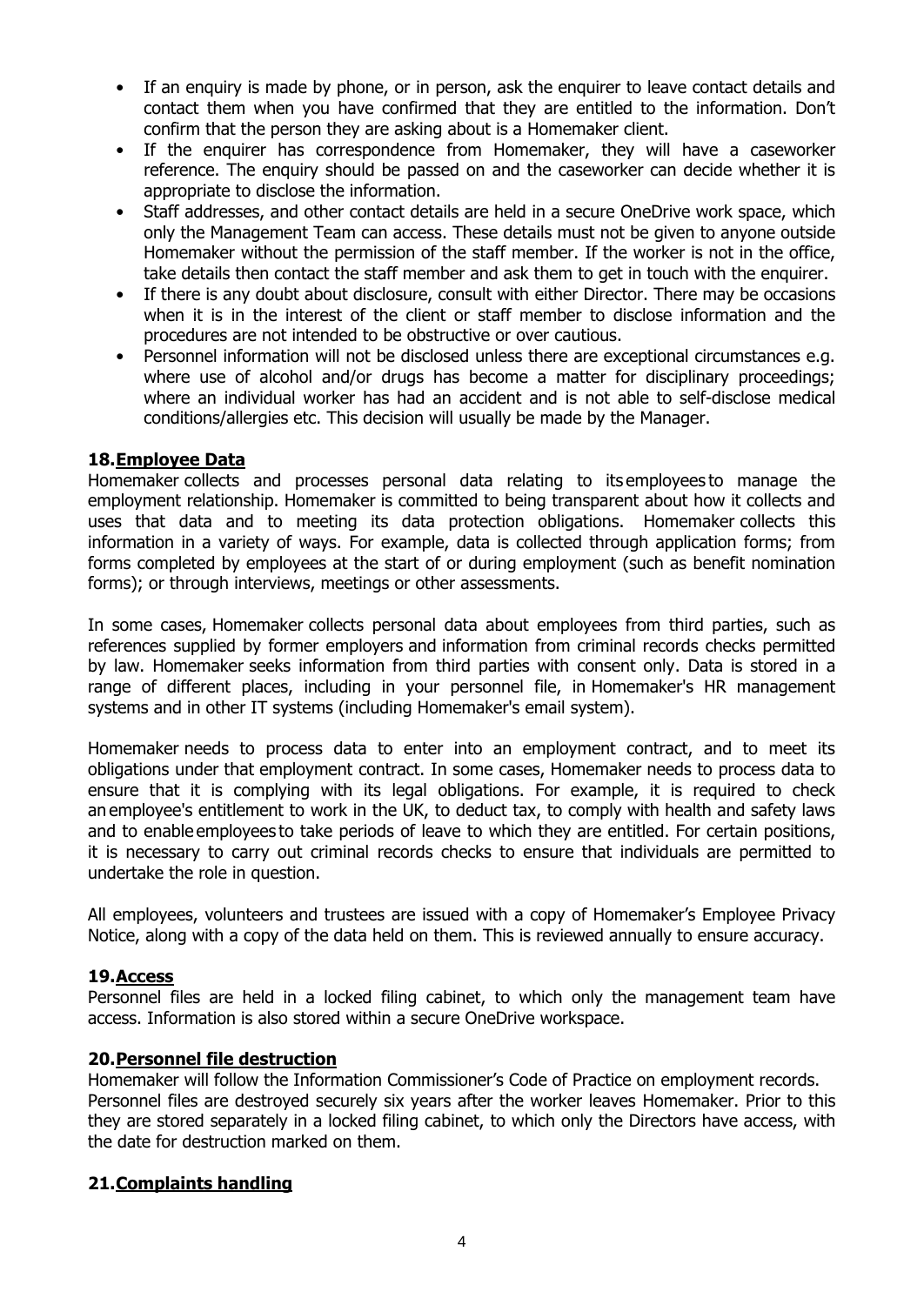Data Subjects with a complaint about the Processing of their Personal Data, should put forward the matter in writing to the Information Commissioner's Office. An investigation of the complaint will be carried out in the extent that is appropriate based on the merits of the specific case. Information Commissioner's Office will inform the Data Subject of the progress and the outcome of the complaint within a reasonable period.

If the issue cannot be resolved through consultation between the Data Subject and the Information Commissioner's Office, then the Data Subject may, at their option, seek to redress through mediation, binding arbitration, litigation, or via complaint to the Information Commissioner's Office within the applicable jurisdiction.

#### **22.Data Breaches**

Any breach of this policy or of data protection laws must be reported within 72 hours. Homemaker has a legal obligation to report any data breaches to Information Commissioner's Office.

If there is a high risk to the rights and freedoms of individuals, data subjects must be notified.

All members of staff have an obligation to report actual or potential data protection compliance failures. This allows us to:

- Investigate the failure and take remedial steps if necessary
- Maintain a register of compliance failures
- Notify the ICO of any compliance failures that are material either in their own right or as part of a pattern of failures

#### **23.Failure to Comply**

We take compliance with this policy very seriously. Failure to comply puts both the individual and the organisation at risk.

The importance of this policy means that failure to comply with any requirement may lead to disciplinary action under our procedures which may result in dismissal.

If an individual has any questions or concerns about anything in this policy, they should contact a manager for advice

To ensure that all the principles included in GDPR are followed, Homemaker is registered with the Information Commissioner's Office with the number Z1165305

Date adopted/reviewed: July 2018

Date for next review: July 2019